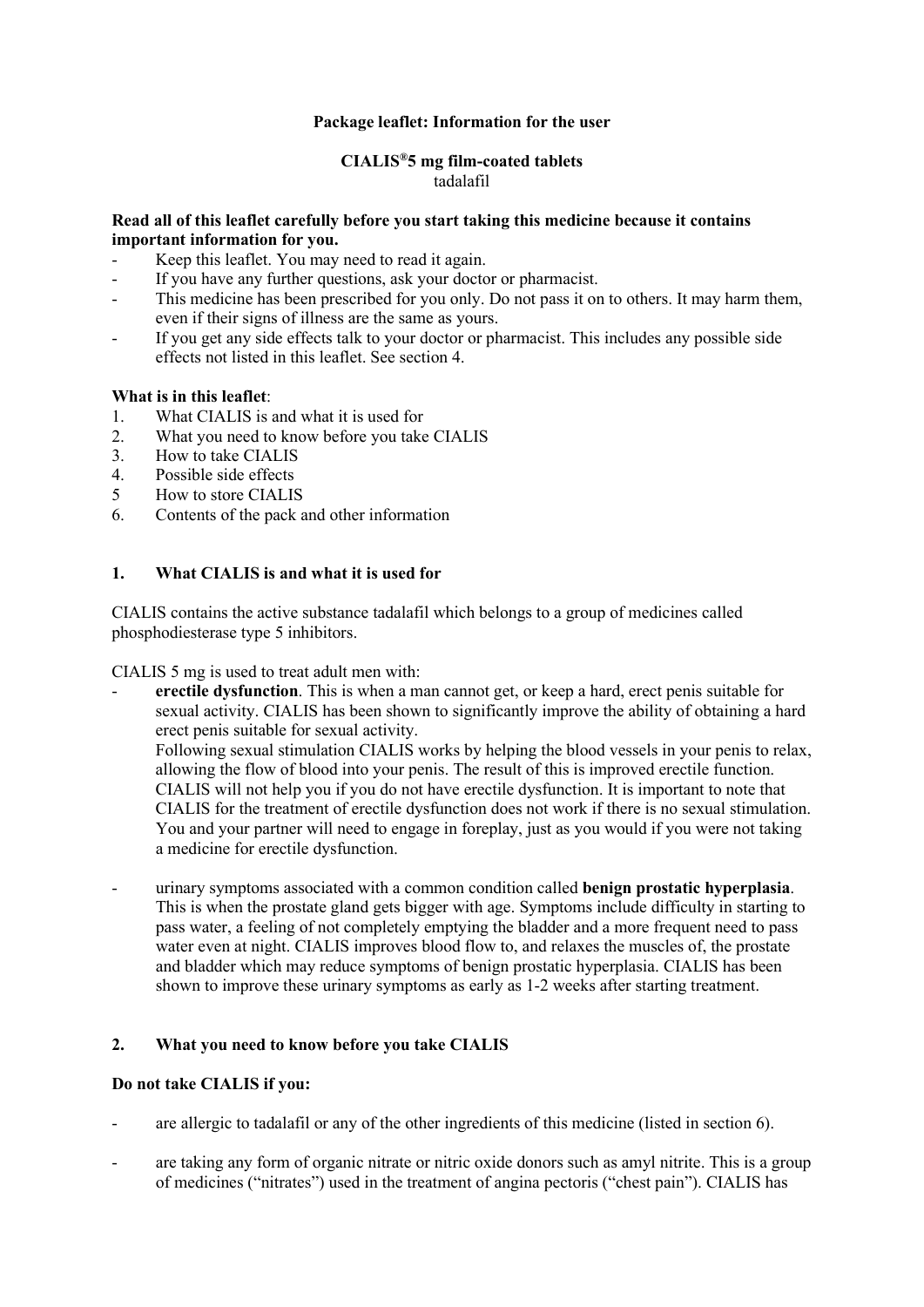been shown to increase the effects of these medicines. If you are taking any form of nitrate or are unsure tell your doctor.

- have serious heart disease or recently had a heart attack within the last 90 days.
- recently had a stroke within the last 6 months.
- have low blood pressure or uncontrolled high blood pressure.
- ever had loss of vision because of non-arteritic anterior ischemic optic neuropathy (NAION), a condition described as "stroke of the eye".
- are taking riociguat. This drug is used to treat pulmonary arterial hypertension (i.e., high blood pressure in the lungs) and chronic thromboembolic pulmonary hypertension (i.e., high blood pressure in the lungs secondary to blood clots). PDE5 inhibitors, such as CIALIS, have been shown to increase the hypotensive effects of this medicine. If you are taking riociguat or are unsure tell your doctor.

### **Warnings and precautions**

Talk to your doctor before taking CIALIS.

Be aware that sexual activity carries a possible risk to patients with heart disease because it puts an extra strain on your heart. If you have a heart problem you should tell your doctor.

Since benign prostatic hyperplasia and prostate cancer may have the same symptoms, your doctor will check you for prostate cancer before starting treatment with CIALIS for benign prostatic hyperplasia. CIALIS does not treat prostate cancer.

Before taking the tablets, tell your doctor if you have:

- sickle cell anaemia (an abnormality of red blood cells).
- multiple myeloma (cancer of the bone marrow).
- leukaemia (cancer of the blood cells).
- any deformation of your penis.
- a serious liver problem.
- a severe kidney problem.

It is not known if CIALIS is effective in patients who have had:

- pelvic surgery.
- removal of all or part of the prostate gland in which nerves of the prostate are cut (radical nonnerve-sparing prostatectomy).

If you experience sudden decrease or loss of vision, stop taking CIALIS and contact your doctor immediately.

Decreased or sudden hearing loss has been noted in some patients taking tadalafil. Although it is not known if the event is directly related to tadalafil, if you experience decreased or sudden hearing loss, stop taking CIALIS and contact your doctor immediately.

CIALIS is not intended for use by women.

### **Children and adolescents**

CIALIS is not intended for use by children and adolescents under the age of 18.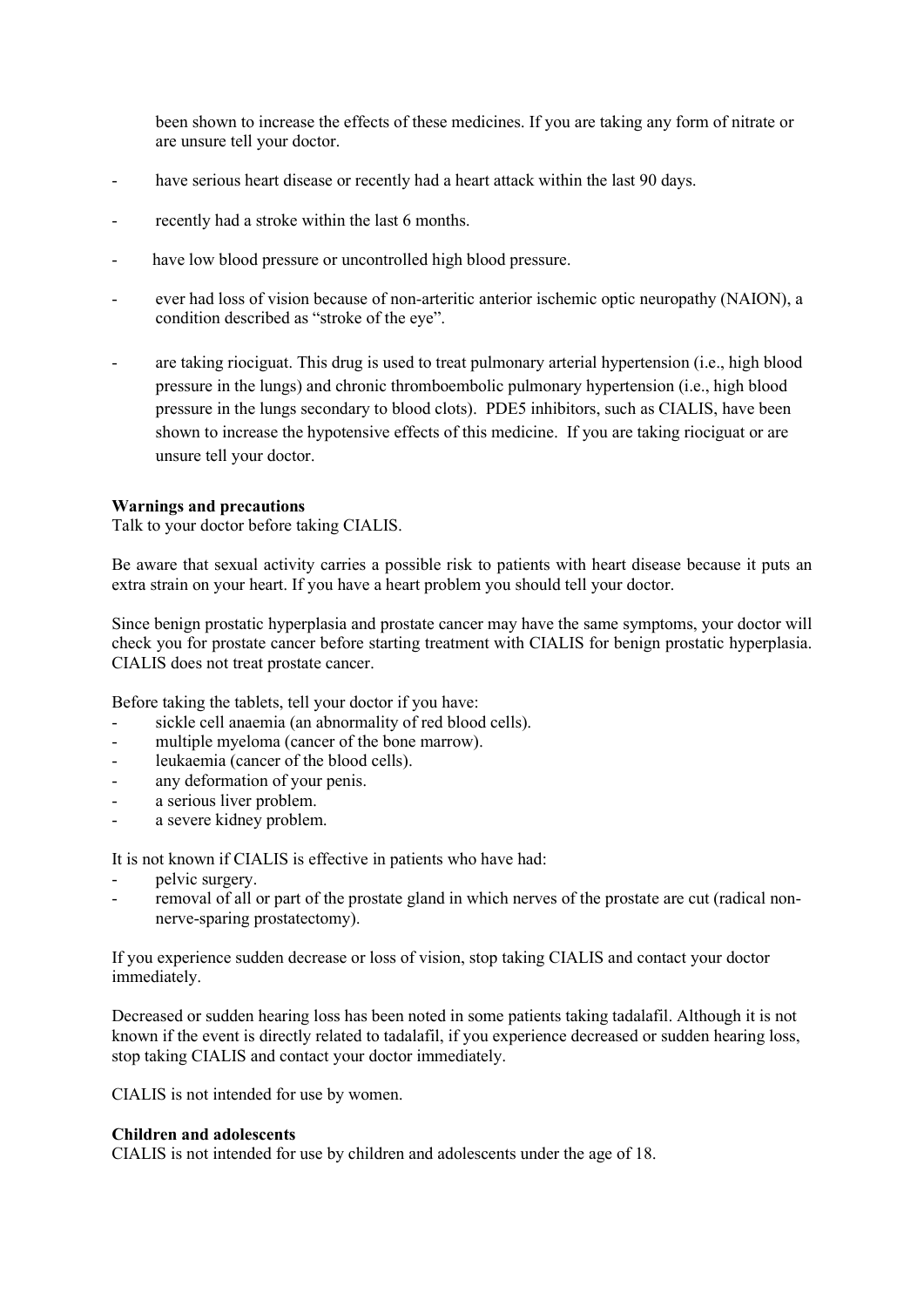## **Other medicines and CIALIS**

Tell your doctor if you are taking, have recently taken or might take any other medicines

Do not take CIALIS if you are already taking nitrates.

Some medicines may be affected by CIALIS or they may affect how well CIALIS will work. Tell your doctor or pharmacist if you are already taking:

- an alpha blocker (used to treat high blood pressure or urinary symptoms associated with benign prostatic hyperplasia).
- other medicines to treat high blood pressure.
- riociguat.
- a 5- alpha reductase inhibitor (used to treat benign prostatic hyperplasia).
- medicines such as ketoconazole tablets (to treat fungal infections) and protease inhibitors for treatment of AIDS or HIV infection.
- phenobarbital, phenytoin and carbamazepine (anticonvulsant medicines).
- rifampicin, erythromycin, clarithromycin or itraconazole.
- other treatments for erectile dysfunction.

#### **CIALIS with drink and alcohol**

Information on the effect of alcohol is in section 3. Grapefruit juice may affect how well CIALIS will work and should be taken with caution. Talk to your doctor for further information.

#### **Fertility**

When dogs were treated there was reduced sperm development in the testes. A reduction in sperm was seen in some men. These effects are unlikely to lead to a lack of fertility.

#### **Driving and using machines**

Some men taking CIALIS in clinical studies have reported dizziness. Check carefully how you react to the tablets before driving or using machines.

### **CIALIS contains lactose**

If you have been told by your doctor that you have an intolerance to some sugars, contact your doctor before taking this medicinal product.

#### **CIALIS contains sodium**

This medicine contains less than 1 mmol sodium (23 mg) per tablet, that is to say essentially 'sodium-free'.

### **3. How to take CIALIS**

Always take this medicine exactly as your doctor has told you. Check with your doctor or pharmacist if you are not sure.

CIALIS tablets are for oral use in men only. Swallow the tablet whole with some water. The tablets can be taken with or without food.

Drinking alcohol may temporarily lower your blood pressure. If you have taken or are planning to take CIALIS, avoid excessive drinking (blood alcohol level of 0.08% or greater), since this may increase the risk of dizziness when standing up.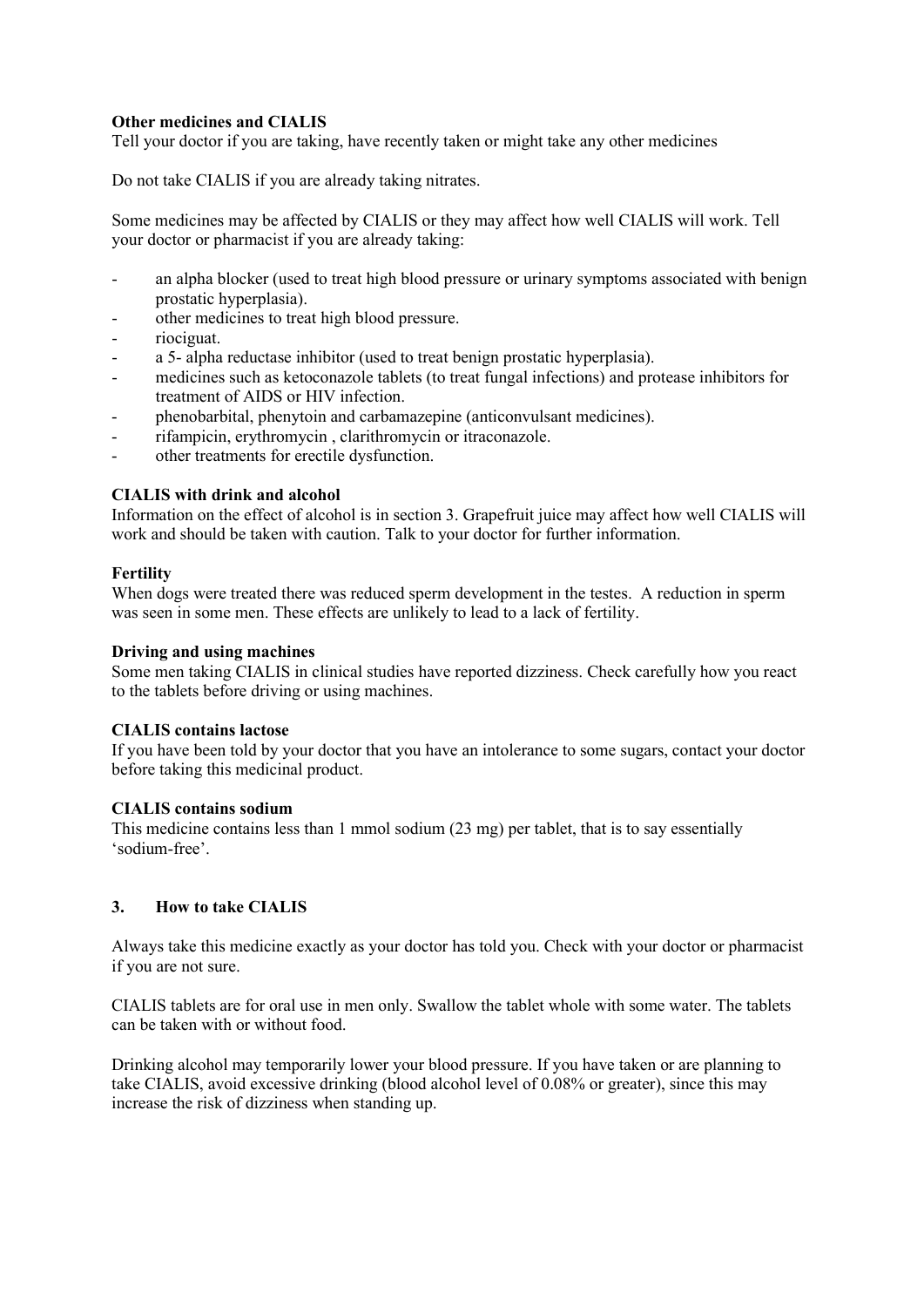## **For the treatment of erectile dysfunction**

**The recommended dose** is one 5 mg tablet taken once a day at approximately the same time of the day. Your doctor may adjust the dose to 2.5 mg based on your response to CIALIS. This will be given as a 2.5mg tablet.

Do not take CIALIS more than once a day.

When taken once a day CIALIS allows you to obtain an erection, when sexually stimulated, at any time point during the 24 hours of the day. Once a day dosing of CIALIS may be useful to men who anticipate having sexual activity two or more times per week.

It is important to note that CIALIS does not work if there is no sexual stimulation. You and your partner will need to engage in foreplay, just as you would if you were not taking a medicine for erectile dysfunction.

Drinking alcohol may affect your ability to get an erection.

## **For the treatment benign prostatic hyperplasia**

The **dose** is one 5 mg tablet taken once a day at approximately the same time of the day. If you have benign prostatic hyperplasia and erectile dysfunction, the dose remains one 5 mg tablet taken once a day.

Do not take CIALIS more than once a day.

## **If you take more CIALIS than you should**

Contact your doctor. You may experience side effects described in section 4.

## **If you forget to take CIALIS**

Take your dose as soon as you remember but do not take a double dose to make up for a forgotten tablet. You should not take CIALIS more than once a day.

If you have any further questions on the use of this medicine, ask your doctor or pharmacist.

## **4. Possible side effects**

Like all medicines, this medicine can cause side effects, although not everybody gets them. These effects are normally mild to moderate in nature.

## **If you experience any of the following side effects stop using the medicine and seek medical help immediately:**

- allergic reactions including rashes (frequency uncommon).
- chest pain do not use nitrates but seek immediate medical assistance (frequency uncommon).
- priapism, a prolonged and possibly painful erection after taking CIALIS (frequency rare). If you have such an erection, which lasts continuously for more than 4 hours you should contact a doctor immediately.
- sudden loss of vision (frequency rare).

Other side effects have been reported:

**Common** (seen in 1 to 10 in every 100 patients)

headache, back pain, muscle aches, pain in arms and legs, facial flushing, nasal congestion, and indigestion.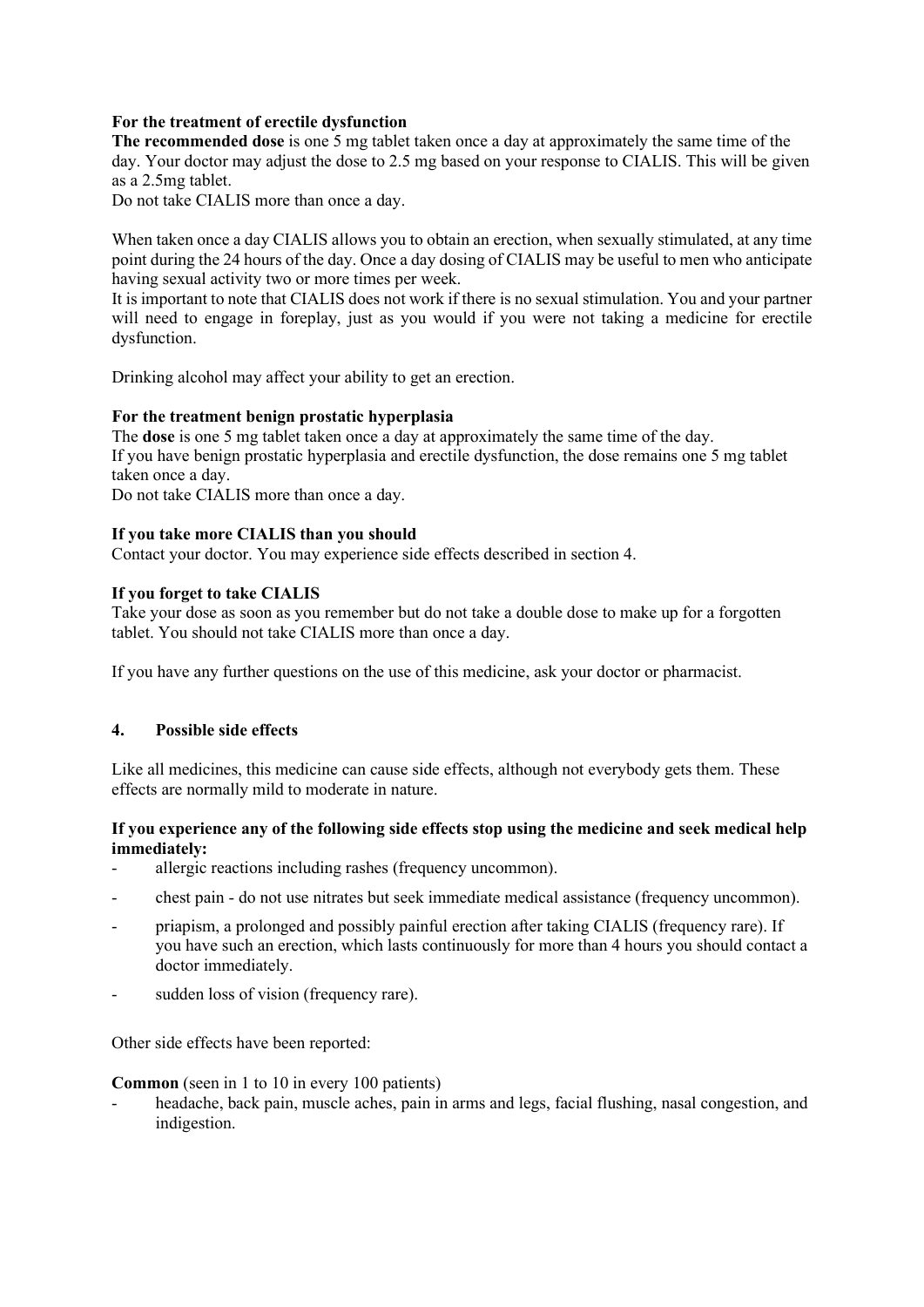**Uncommon** (seen in 1 to 10 in every 1,000 patients)

- dizziness, stomach ache, feeling sick, being sick (vomiting), reflux, blurred vision, eye pain, difficulty in breathing, presence of blood in urine, prolonged erection, pounding heartbeat sensation, a fast heart rate, high blood pressure, low blood pressure, nose bleeds, ringing in the ears, swelling of the hands, feet or ankles and feeling tired.

**Rare** (seen in 1 to 10 in every 10,000 patients)

fainting, seizures and passing memory loss, swelling of the eyelids, red eyes, sudden decrease or loss of hearing, hives (itchy red welts on the surface of the skin), penile bleeding, presence of blood in semen and increased sweating.

Heart attack and stroke have also been reported rarely in men taking CIALIS. Most of these men had known heart problems before taking this medicine.

Partial, temporary, or permanent decrease or loss of vision in one or both eyes has been rarely reported.

**Some additional rare side effects** have been reported in men taking CIALIS that were not seen in clinical trials. These include:

migraine, swelling of the face, serious allergic reaction which causes swelling of the face or throat, serious skin rashes, some disorders affecting blood flow to the eyes, irregular heartbeats, angina and sudden cardiac death.

The side effect dizziness has been reported more frequently in men over 75 years of age taking CIALIS. Diarrhoea has been reported more frequently in men over 65 years of age taking CIALIS.

## **Reporting of side effects**

If you get any side effects, talk to your doctor or pharmacist. This includes any possible side effects not listed in this leaflet. You can also report side effects directly via the Yellow Card Scheme, website: [www.mhra.gov.uk/yellowcard](http://www.mhra.gov.uk/yellowcard) or search for MHRA Yellow Card in the Google Play or Apple App Store.

# **5. How to store CIALIS**

Keep this medicine out of the sight and reach of children.

Do not use this medicine after the expiry date which is stated on the carton and blister after 'EXP'. The expiry date refers to the last day of that month.

Store in the original package in order to protect from moisture. Do not store above 25°C.

Do not throw away any medicines via wastewater or household waste. Ask your pharmacist how to throw away medicines you no longer use. These measures will help protect the environment.

# **6. Contents of the pack and other information**

### **What CIALIS contains**

- The **active** substance is tadalafil. Each tablet contains 5 mg of tadalafil.
- The **other ingredients** are:
	- **Tablet core**: lactose monohydrate (see end of section 2), croscarmellose sodium, hydroxypropylcellulose, microcrystalline cellulose, sodium laurilsulfate, magnesium stearate,